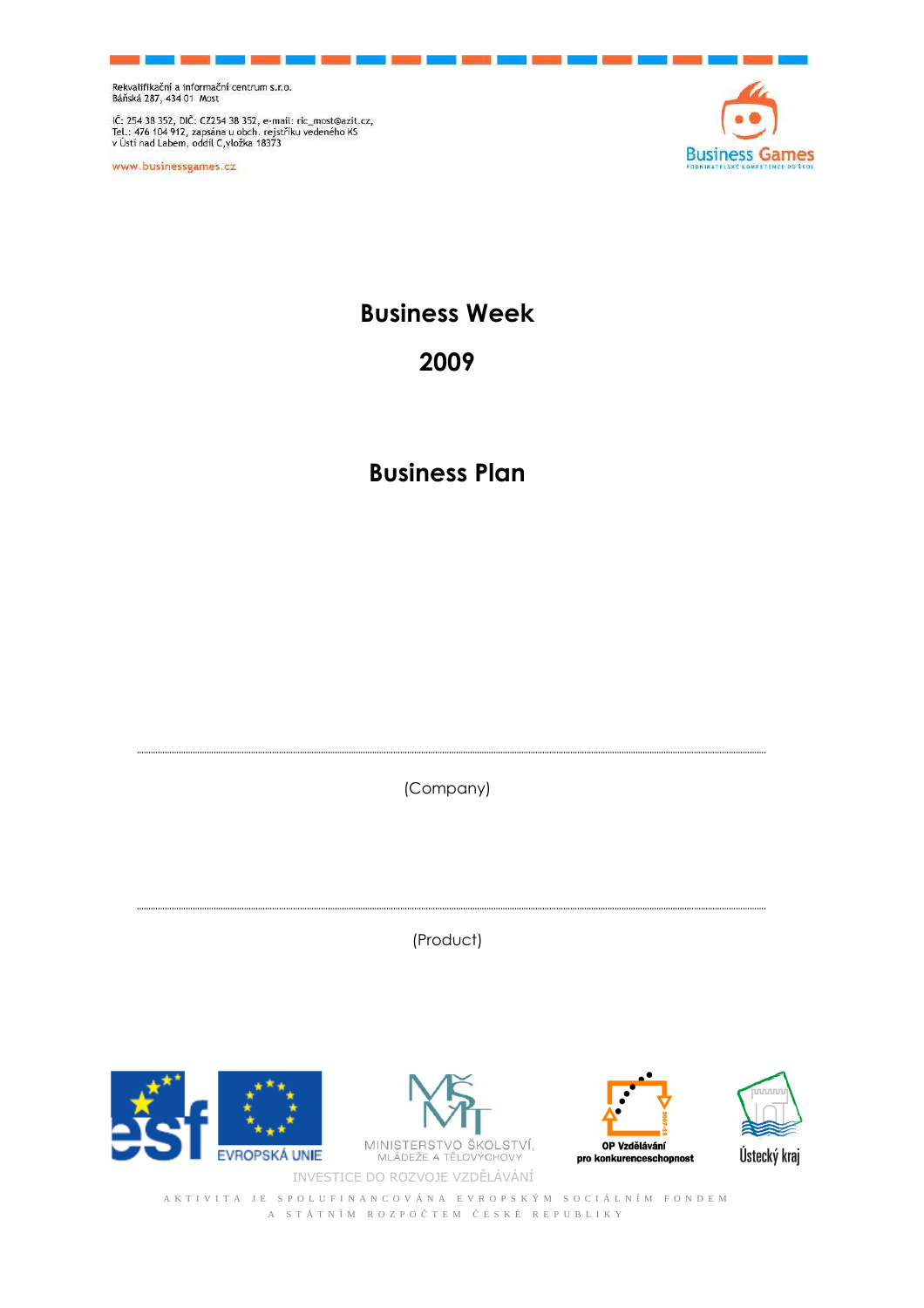IČ: 254 38 352, DIČ: CZ254 38 352, e-mail: ric\_most@azit.cz,<br>Tel.: 476 104 912, zapsána u obch. rejstříku vedeného KS<br>v Ústí nad Labem, oddíl C,vložka 18373

www.businessgames.cz



# **Company Profile**

**Business Name** 

### **Name of Product/Service**

## **Company Information**

Brief History and background of the company

#### **Nature of Business:**

What does your business do?

## **Management and Organisation:**

Senior Partner:

Production/Purchasing Partner :

Finance Partner:

Marketing Partner:

Sales Partner:







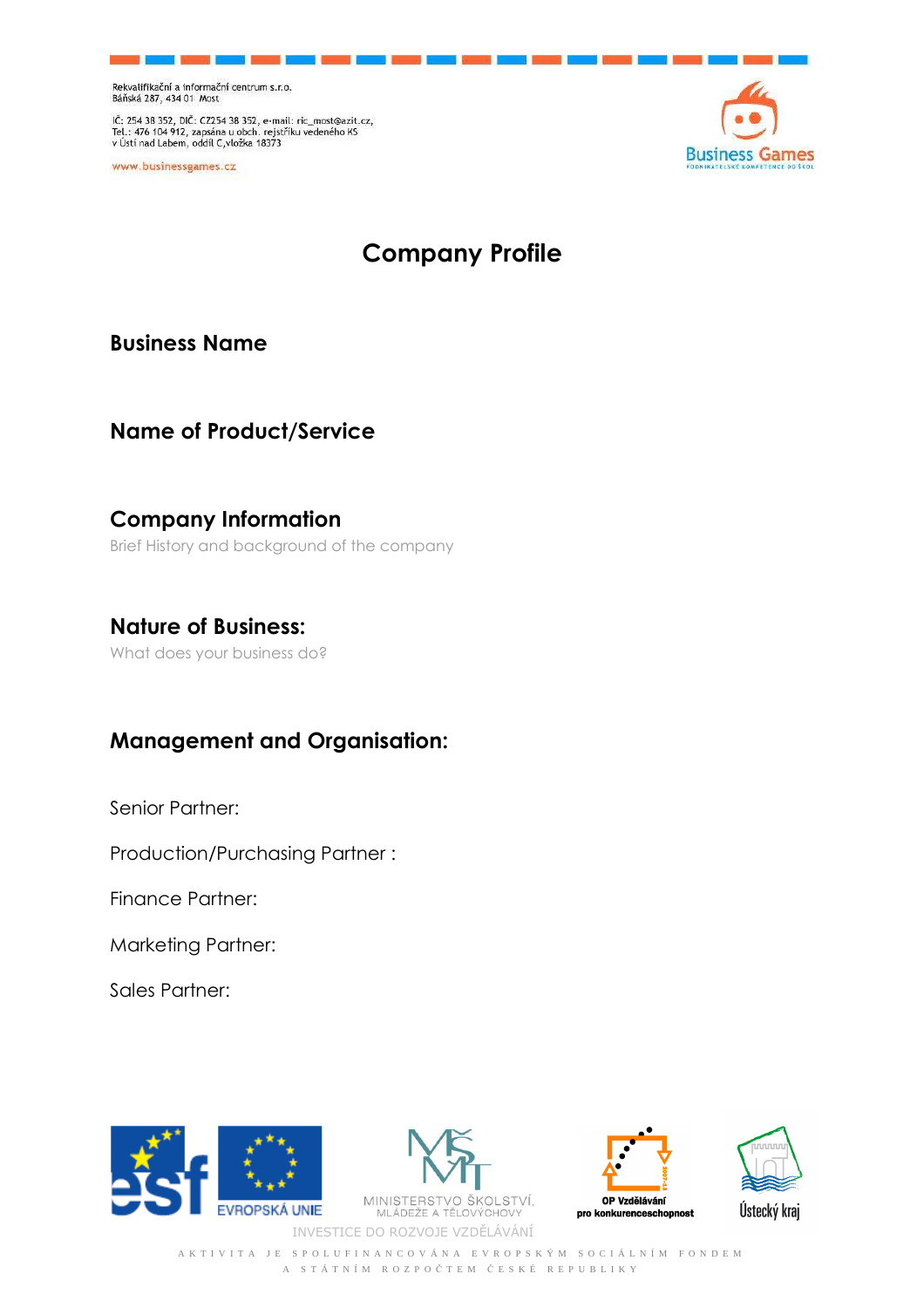IČ: 254 38 352, DIČ: CZ254 38 352, e-mail: ric\_most@azit.cz,<br>Tel.: 476 104 912, zapsána u obch. rejstříku vedeného KS<br>v Ústí nad Labem, oddíl C,vložka 18373

www.businessgames.cz



# **Company Profile**

## **Mission Statement**

What is your mission as a company? Missions normally encompass 3 things:

- What is your purpose?
- > How will you achieve that purpose?
- What values do you work buy?

#### **Business Aims/Objectives**

What do expect your business to be doing in 1 year?

What do you expect your business to be doing in 3 years?

## **Outline of Product/Services**

Explain what your product/service is and what it does.

What are the features and benefits of your product/service? (What the customers actually 'get' from what you 'give')

| <b>Features</b> | <b>Benefits</b> |  |  |
|-----------------|-----------------|--|--|
|                 |                 |  |  |
|                 |                 |  |  |
|                 |                 |  |  |
|                 |                 |  |  |









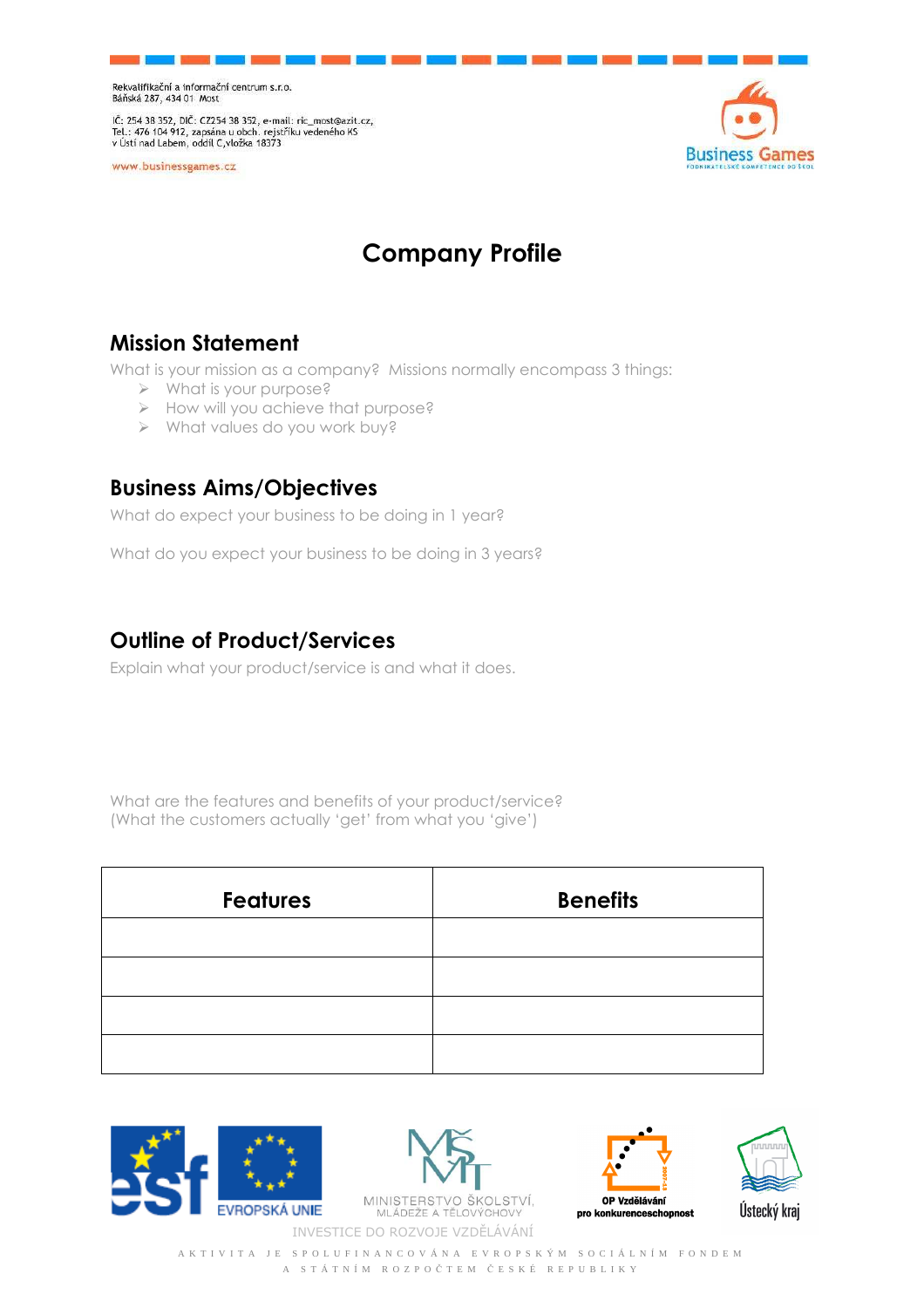IČ: 254 38 352, DIČ: CZ254 38 352, e-mail: ric\_most@azit.cz,<br>Tel.: 476 104 912, zapsána u obch. rejstříku vedeného KS<br>v Ústí nad Labem, oddíl C,vložka 18373

www.businessgames.cz



## **Market Information**

## **Customers/ Market Segment**

Describe your customers (e.g. mostly women/men, age range, location, what else do they have in common?)

## **Market Scope**

What is the size of the potential market? – how far afield will you travel?

### **Customer Needs**

What do your customers need from you? (e.g. good service/confidence/trust?) What will they get from the service?

### **Positioning**

How do you want your customers to see you? (e.g. quality/low cost/friendly etc)







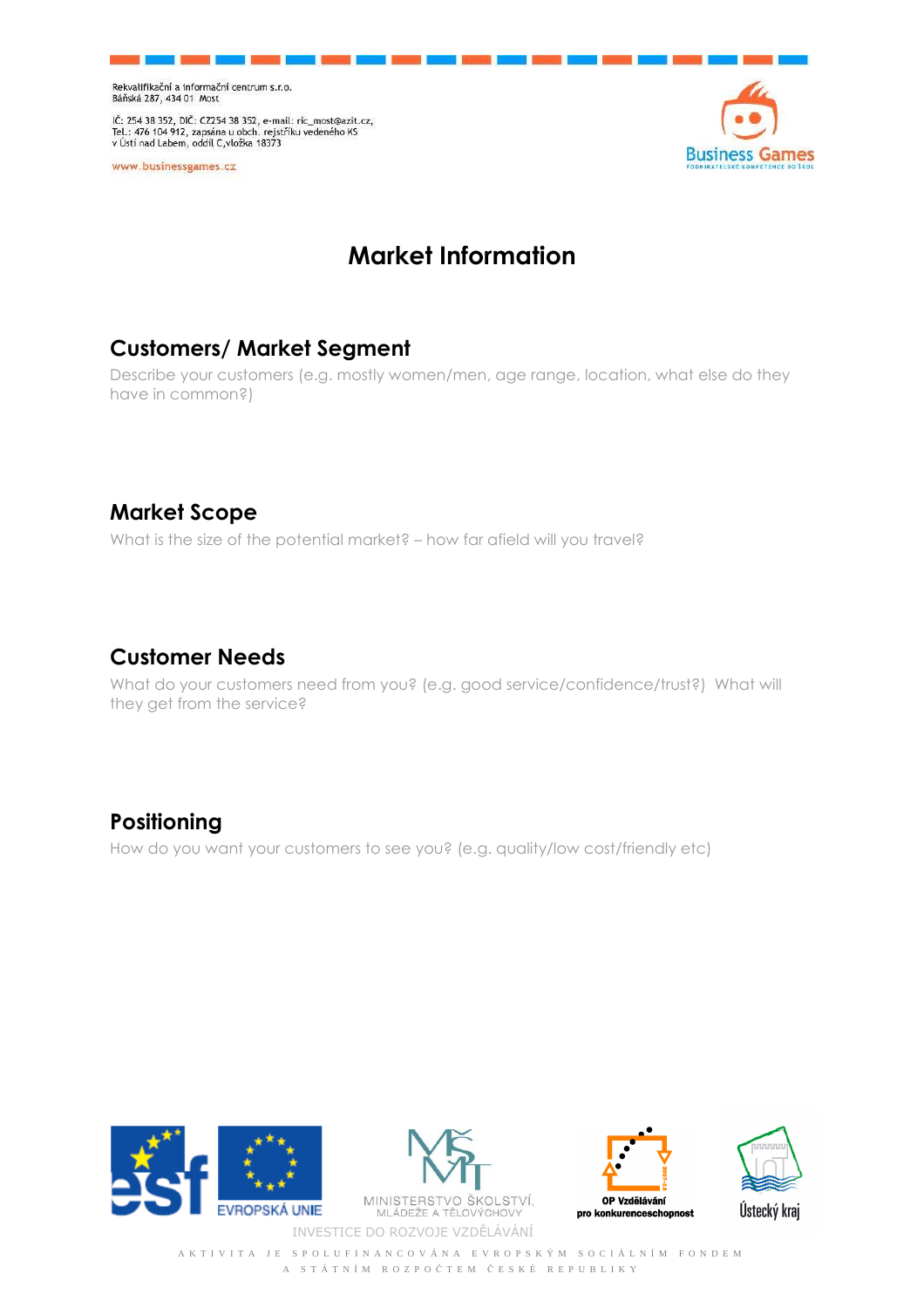IČ: 254 38 352, DIČ: CZ254 38 352, e-mail: ric\_most@azit.cz,<br>Tel.: 476 104 912, zapsána u obch. rejstříku vedeného KS<br>v Ústí nad Labem, oddíl C,vložka 18373

www.businessgames.cz



# **Competitive Analysis**

## **Competitor Services**

What do your potential customers do at the moment? (I.e. before using you?)

### **Competitors**

Who else is providing this product/service?

## **Unique Selling Point**

Explain what it is about your product/service that is unique – what can your customers get from you that they can't get elsewhere?

## **Competitive Advantage**

How do you plan to keep your business ahead of the competition?







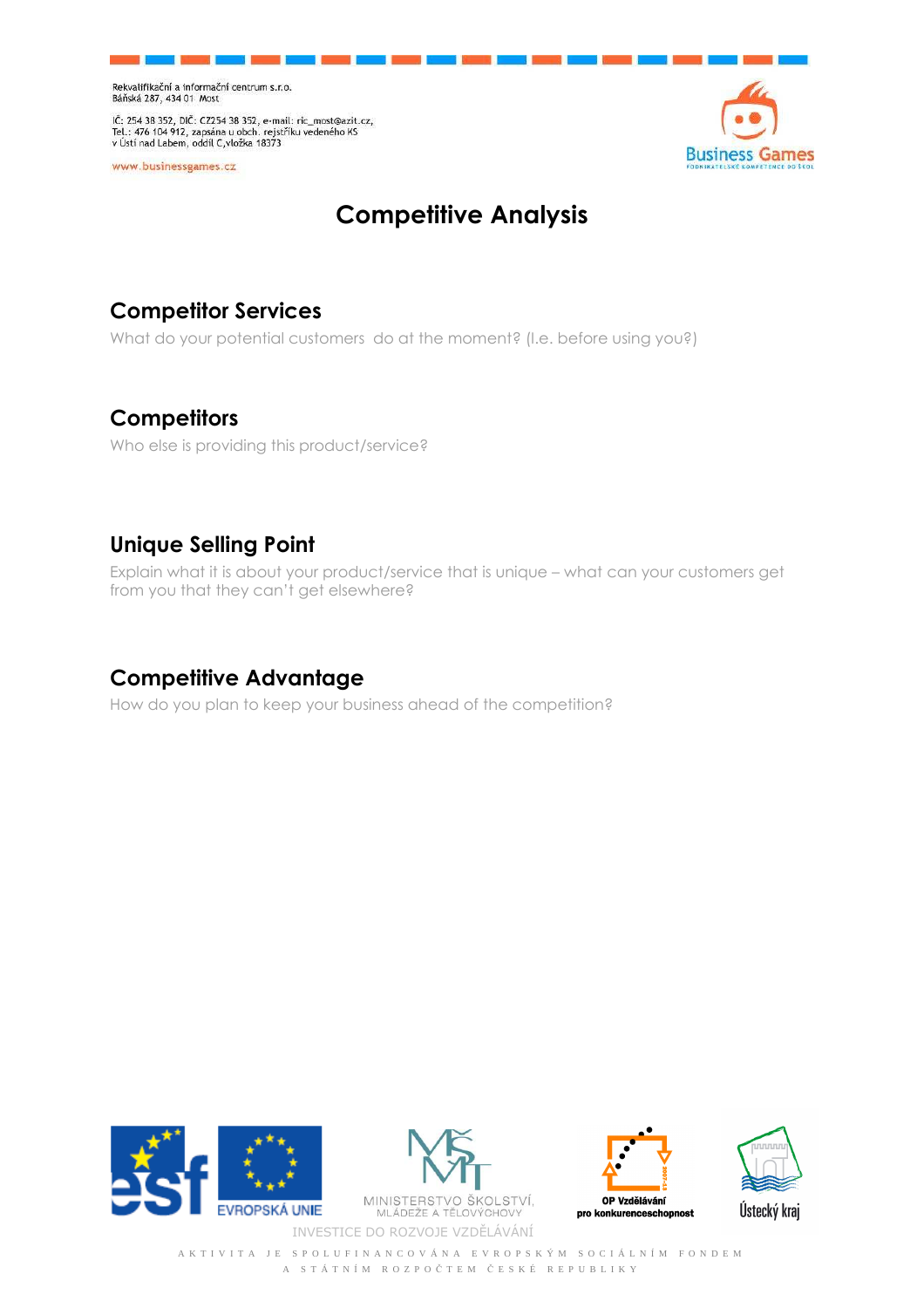IČ: 254 38 352, DIČ: CZ254 38 352, e-mail: ric\_most@azit.cz,<br>Tel.: 476 104 912, zapsána u obch. rejstříku vedeného KS<br>v Ústí nad Labem, oddíl C,vložka 18373

www.businessgames.cz



# **Marketing Strategy**

## **Executive Summary**

Summarise your marketing strategy, including objectives, and what you want to achieve.

## **Objectives**

What do you hope to achieve?

## **Marketing Mix**

*Product* 

*Price* 

*Place* 

*Promotion* 





INVESTICE DO ROZVOJE VZDĚLÁVÁNÍ



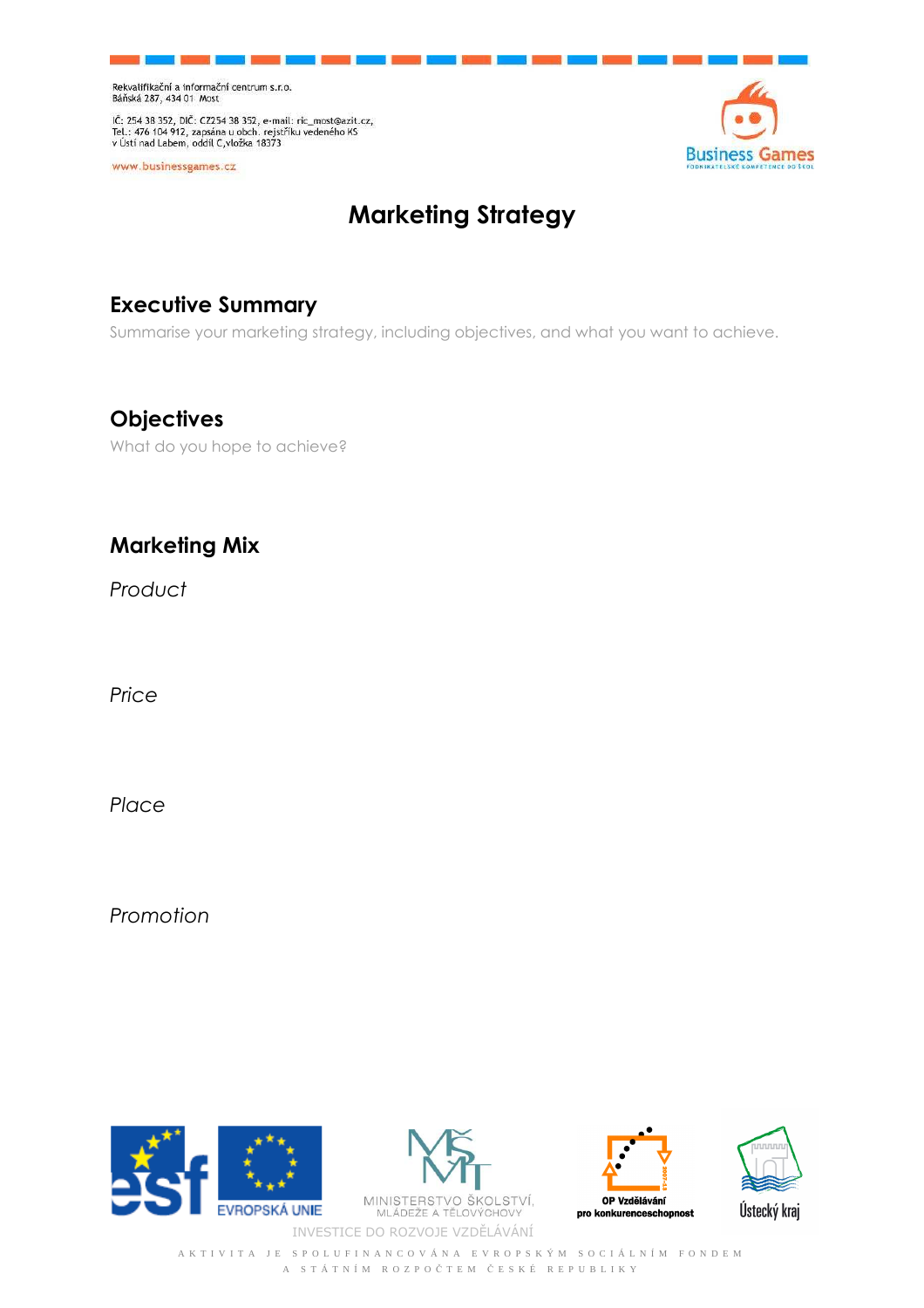IČ: 254 38 352, DIČ: CZ254 38 352, e-mail: ric\_most@azit.cz,<br>Tel.: 476 104 912, zapsána u obch. rejstříku vedeného KS<br>v Ústí nad Labem, oddíl C,vložka 18373

www.businessgames.cz



# **Sales Plan**

## **Expected Sales**

How much income do you expect to be generated by the business and why? (Month 1, Month 2, Month 3 etc)

## **Maximum Sales**

What is the maximum income that you could generate in any month?

#### **Minimum Sales**

What is the minimum income that you would expect in any month?

### **Research**

How have you arrived at these totals? (i.e. what contracts have you received/ research done/work promised) If estimates have been used, give reasons and explain how they have been worked out.





**MINISTERST** ŠKOLSTVÍ, INVESTICE DO ROZVOJE VZDĚLÁVÁNÍ



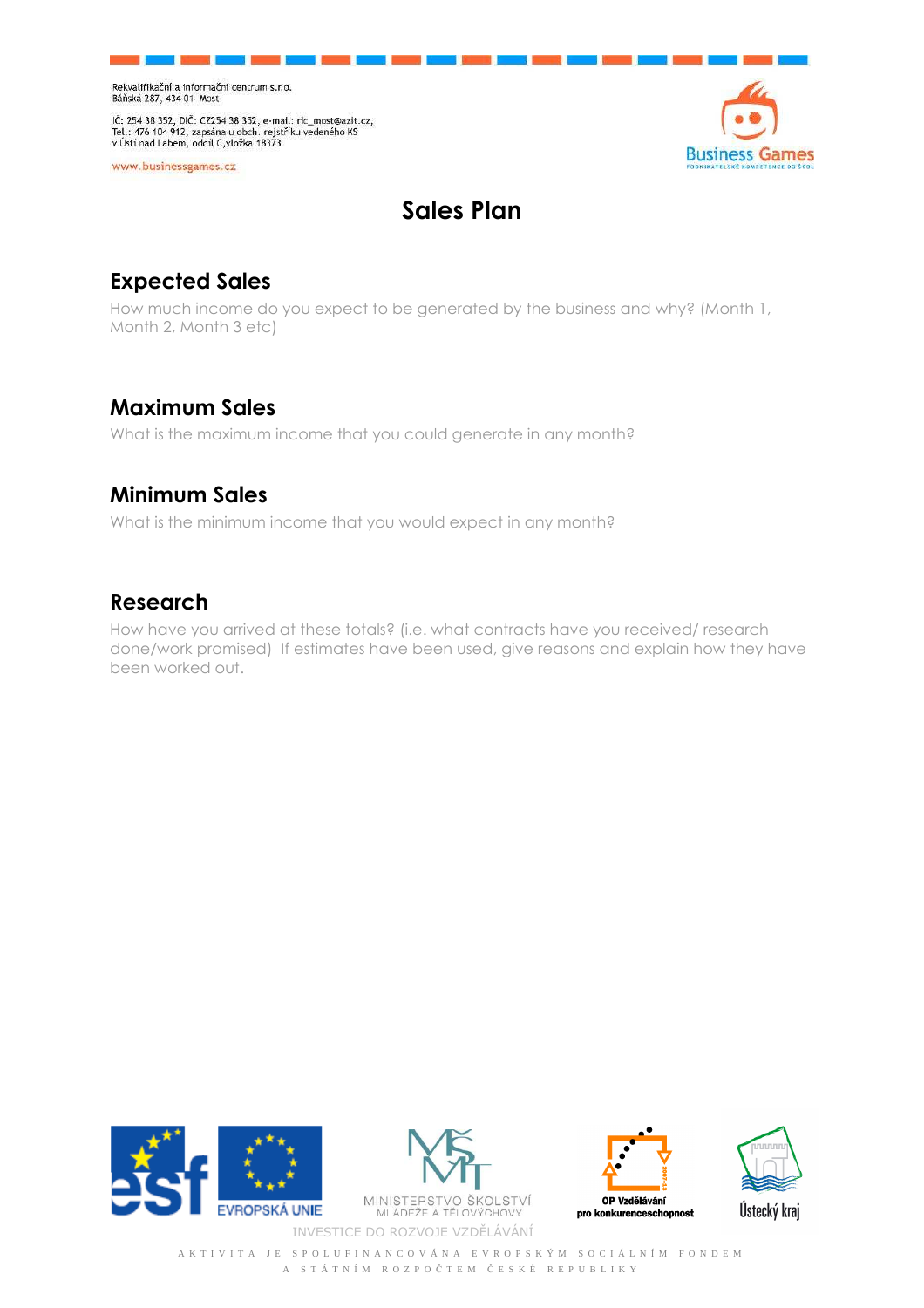IČ: 254 38 352, DIČ: CZ254 38 352, e-mail: ric\_most@azit.cz,<br>Tel.: 476 104 912, zapsána u obch. rejstříku vedeného KS<br>v Ústí nad Labem, oddíl C,vložka 18373

www.businessgames.cz



# **Business Operations**

### **Premises**

Give a brief description of your business premises and the rent/rates payable

### **Environment**

What environmental considerations is your business making, and what environmental issues are relevant?

## **People**

Will you be employing people in your business? If so, how many and what skills do you require them to have?

## **Capital Expenditure**

Describe any capital expenditure required





**MINISTERST** ŠKOLSTVÍ, INVESTICE DO ROZVOJE VZDĚLÁVÁNÍ